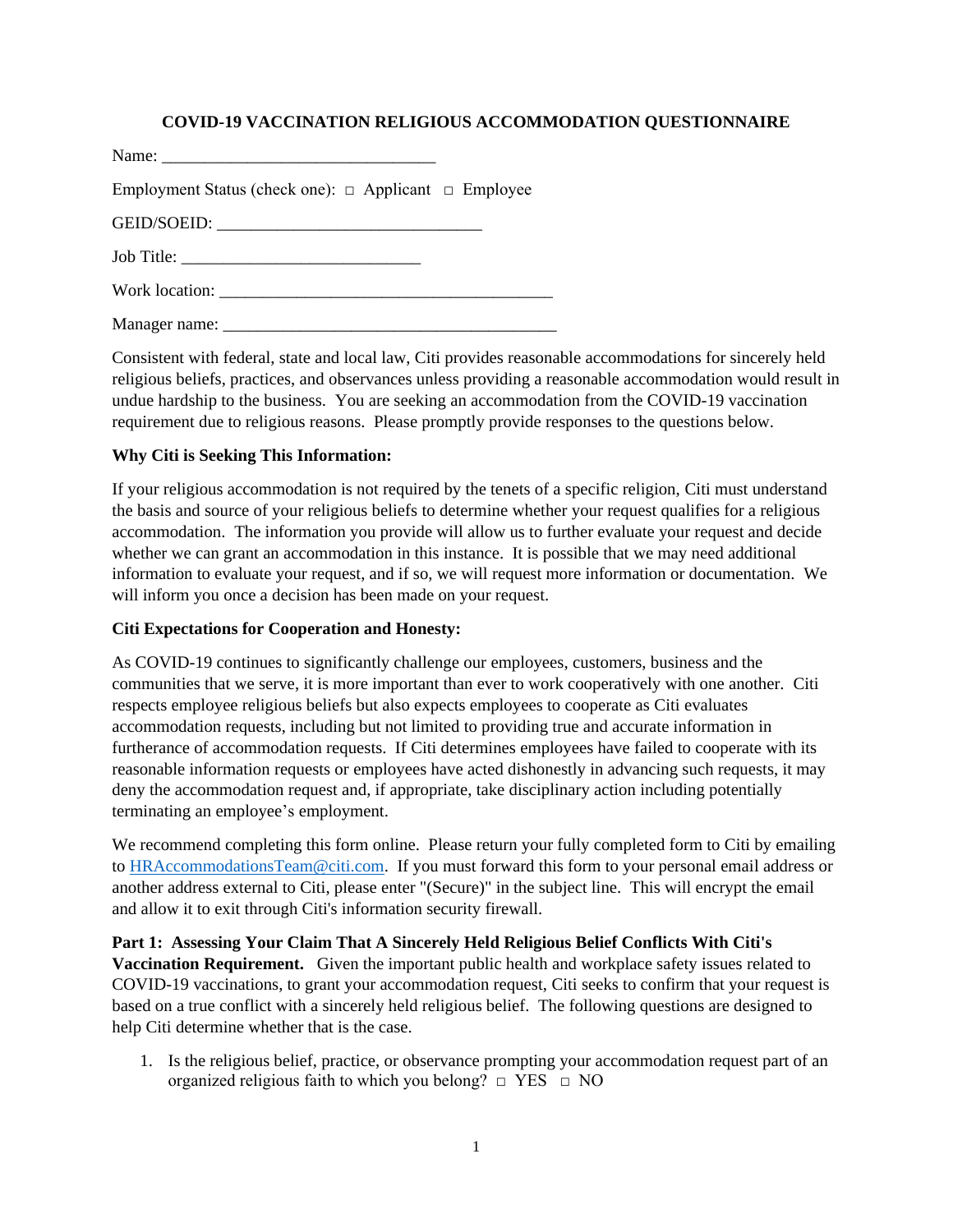If you answered "YES" to question 1, please describe the organized religious faith. If you answered "NO" to question 1, please identify the religious belief, practice, or observance.

2. Regardless of whether you answered "YES" or "NO" to question 1, do the tenets of your faith or religion expressly prohibit you from receiving the COVID-19 vaccine?  $\Box$  YES  $\Box$  NO If you answered "YES" to question 2, please provide the specific tenet that prohibits your receipt of the COVID-19 vaccine. If you answered "NO" to question 2, please then explain why you claim receiving the COVID-19 vaccine conflicts with the practice of your faith or religion.

3. Have you received other vaccinations previously?  $\Box$  YES  $\Box$  NO

4. If you answered "YES" to question 3, please describe why (a) your religious belief, practice, conviction or observance did not prevent you from getting that vaccination(s) *and* (b) receiving a COVID-19 vaccine conflicts with your religious belief, practice, conviction or observance.

5. Please describe how the religious belief, practice, or observance you have identified in response to question 2 affects other aspects of your life, such as if it prevents you from receiving certain medical care or engaging in personal health care practices.

**Part 2: Assessing Your Ability to Participate in COVID-19 Testing, Masking and Other COVID-19 Safety Protocols.** Even if Citi determines you have a sincerely held religious belief that conflicts with its vaccination requirement, Citi must evaluate whether granting you an accommodation creates an undue hardship and/or threatens you or others based on your work-related activities. The following questions are designed to help Citi anticipate and assess potential hardship considerations.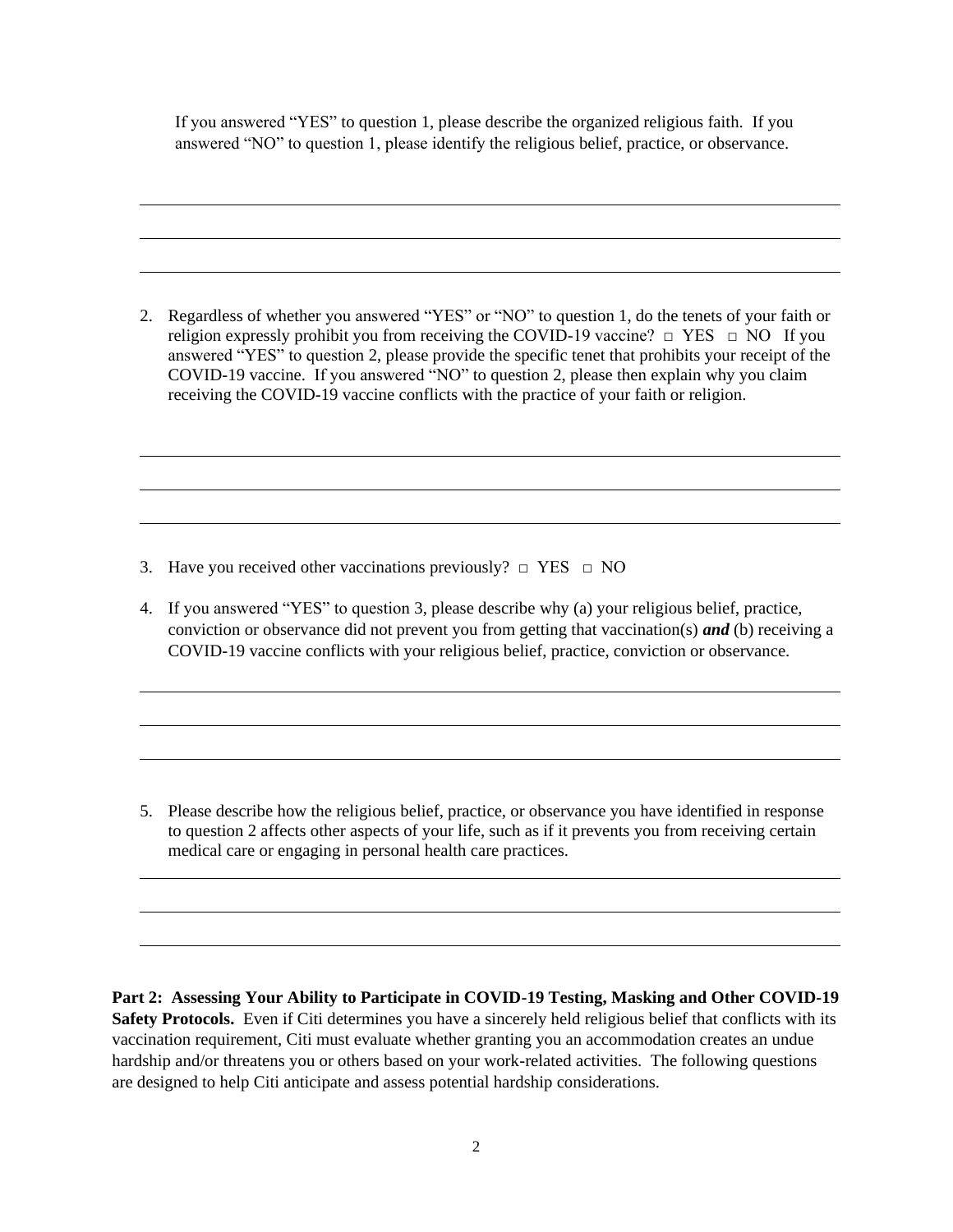- 6. **COVID-19 Testing:** If you are granted an accommodation from vaccination, are you able to engage in nasal swab COVID-19 testing three or more times per week?  $\Box$  YES  $\Box$  NO If you answered, "YES," proceed to question 7 and do not answer questions 6(a) to 6 (f). If you answered, "NO," to enable us to assess the potential conflict with COVID-19 testing and/or your willingness to participate in testing, please answer questions  $6(a)$  to  $6(f)$ :
	- a. Please check the box(es) describing the reason you are unable to participate in nasal swab COVID-19 testing three or more times per week and explain further in the space below why the reasons you have noted prevent you from participating in such testing:  $\Box$ Religious □ Philosophical □ Medical □ Other **If you check "Medical," do not disclose the medical reason on this form.** If you check "Religious," please confirm the religious belief, practice, or observance or conviction that conflicts with such testing.

b. Have you been participated in testing or medical procedures previously that penetrate your nasal passage, including prior COVID-19 tests? □ YES □ NO If you answered, "YES," please describe why you then are unable to participate in COVID-19 testing.

c. Would receiving a COVID-19 test that requires a nasal swab interfere with your ability to practice your religion?  $\Box$  YES  $\Box$  NO If you answered, "YES," please explain.

d. Are you aware of any COVID-19 tests that you could undergo consistent with your religion, religious belief, practice or conviction?  $\Box$  YES  $\Box$  NO If you answered, "YES," please identify the COVID-19 tests you could undergo.

e. Does your religious belief, practice, conviction or observance affect other aspects of your life, such as if it prevents you from delivering self-healthcare such as ear, mouth or teeth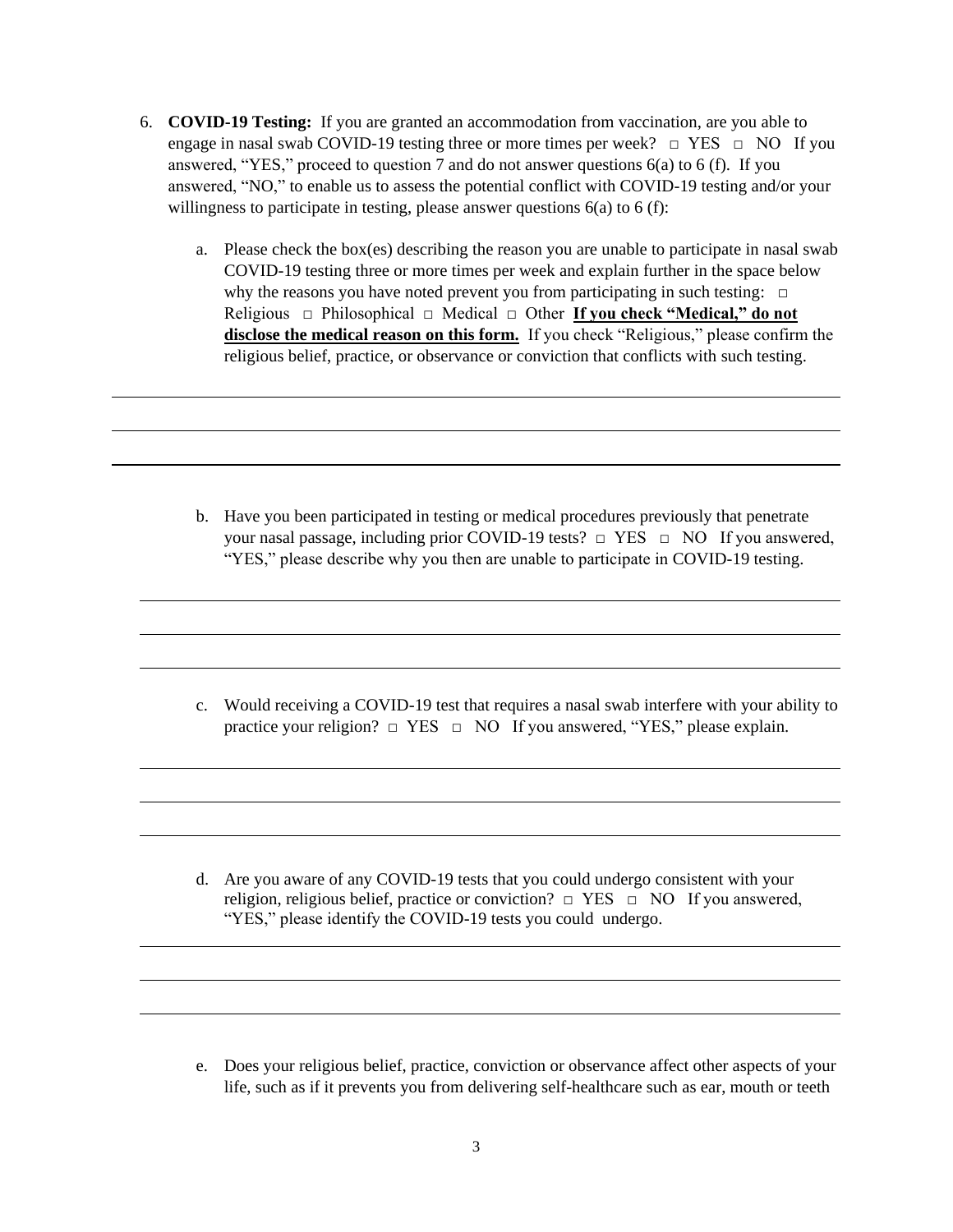hygiene?  $\Box$  YES  $\Box$  NO If you answered, "YES," please explain the aspects of your life that are impacted.

f. Please describe any specific workplace changes you are seeking, requesting or recommending if you do not participate fully in the COVID-19 testing, which you believe would help balance the safety of Citi employees with your religious beliefs.

 $\overline{\phantom{a}}$ 

7. **Masking:** If you are granted an accommodation from vaccination, are you able to wear a mask while engaged in work at a Citi site?  $\Box$  YES  $\Box$  NO If you answered, "YES," proceed to question 8 and do not answer questions 7(a) and 7(b). If you answered, "NO," to enable us to assess the potential conflict with masking requirements and/or your willingness to wear masks or other face-coverings, please answer questions 7(a) and 7(b):

 $\overline{\phantom{a}}$ 

a. Please check the box(es) describing the reason you are unable to wear masks while engaged in Citi work and explain further in the space below the reasons why you are unable or unwilling to wear such masks:  $\Box$  Religious  $\Box$  Philosophical  $\Box$  Medical  $\Box$ Other. **If you check "Medical," do not disclose the medical reason on this form.** If you check "Religious," please confirm the religious belief, practice, or observance or conviction that conflicts with the wearing of a mask or other type of face covering.

b. Have you worn masks or other face coverings during the COVID-19 pandemic?  $\Box$  YES □ NO If you answered, "YES," please describe why you are unable to wear a mask while performing Citi work and describe the masking accommodation you propose while performing Citi work.